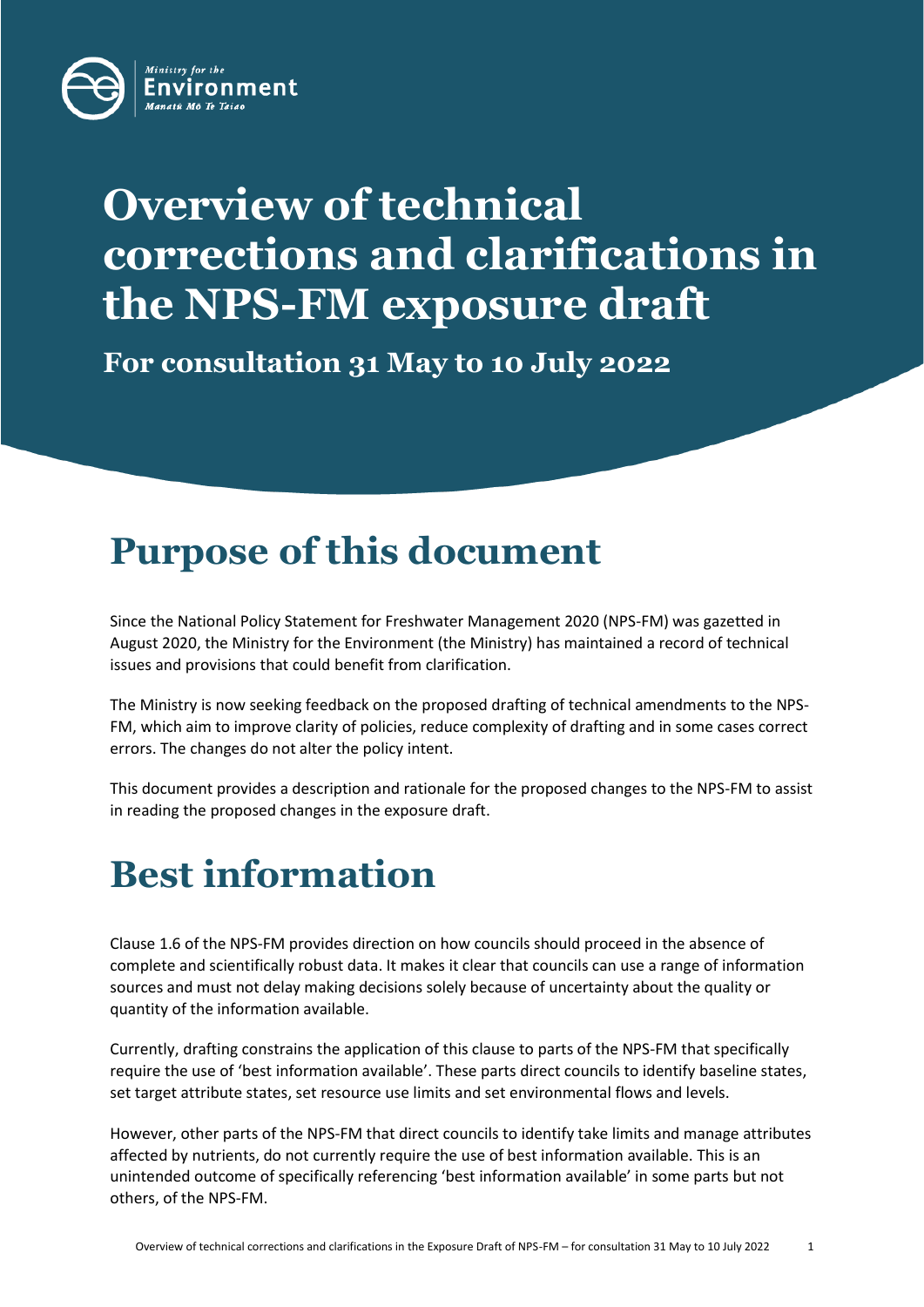Feedback to date has queried whether clause 1.6 of the NPS-FM should apply to all direction under the NPS-FM (rather than specific parts), to make its application more straightforward. We consider it was always the intention that clause 1.6 apply in the same way across the NPS-FM.

Proposed changes apply clause 1.6 to all direction under the NPS-FM. This is consistent with the purpose of the clause: to ensure regional councils make use of all available information and implement the NPS-FM without further delay.

### **Transparent decision-making**

Clause 3.6 of the NPS-FM directs regional councils to make decisions relating to tangata whenua involvement and developing action plans in a transparent way. It requires councils to publish the matters considered and the reasons for decisions reached.

This clause was included because decisions relating to tangata whenua involvement and developing action plans may not be adequately recorded by processes associated with development of a regional plan (ie, hearings under Schedule 1 of the RMA or a regional council's evaluation report prepared under section 32 of the RMA). How councils give effect to other parts of the NPS-FM (eg, limit-setting) should be transparent in the content of regional plans and supporting documents, and adequately addressed by such processes.

Feedback to date indicates the distinction is not well understood. Proposed changes will apply clause 3.6 to all decisions made under the NPS-FM. This will remove any doubt as to what is required. We consider existing processes under the RMA will result in transparent decision-making (further supported by the ability to appeal or judicially review decisions and the Local Government Official Information and Meetings Act 1987). Councils can record the relevant information in assorted documents they routinely produce through the planning process (eg, consultation documents, an evaluation report prepared under section 32 of the RMA etc).

### **Special provisions for attributes affected by nutrients**

Clause 3.13 of the NPS-FM directs councils to achieve target attribute states for nutrient attributes and attributes affected by nutrients (eg, periphyton, macroinvertebrates etc) by managing dissolved inorganic nitrogen (DIN) and dissolved reactive phosphorus (DRP). It describes a process by which regional councils derive the instream concentrations or instream loads and exceedance criteria needed to achieve target attribute states for a range of ecosystem health attributes and outcomes for downstream receiving environments. Once derived, clauses 3.12 and 3.14 direct councils on how to achieve these.

Feedback to date indicates that these provisions are unclear and may unnecessarily add to the complexity of managing nutrients. Specific issues are described in more detail below, including how the proposed changes address them.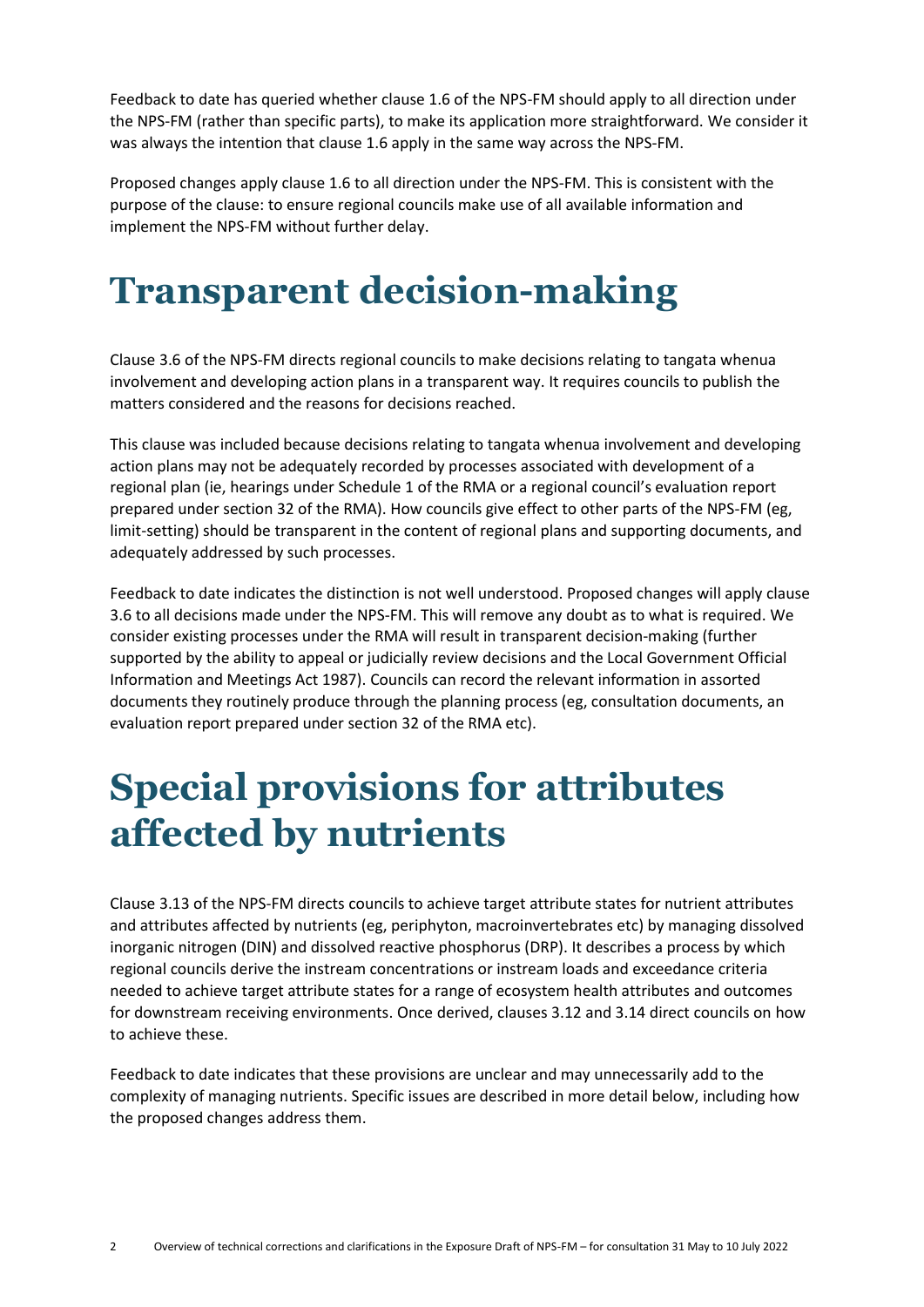#### **Distinctions between limit-setting and actionplanning attributes**

Clauses 3.12(1) and (2) could be read to mean that regional councils can take different approaches to achieving target attribute states, depending on whether DIN and DRP are derived from an attribute listed in Appendix 2A (a limit-setting attribute) or Appendix 2B (an action-planning attribute). The clauses could be read as meaning regional councils do not need to set limits on resource use to achieve DIN and DRP outcomes and can instead rely on action plans if they were derived from actionplanning attributes.

This is inconsistent with clause 3.14(3), which specifies that limits on resource use must ensure DIN and DRP outcomes determined under clause 3.13 are achieved.

In addition, any implication that regional councils do not need to set limits on resource use to achieve desired outcomes for nitrogen is inconsistent with the wider NPS-FM. Irrespective of clause 3.13, regional councils must set target attribute states for Nitrate (toxicity) in rivers and Total Nitrogen in lakes and must set limits to achieve these. All regional plans will need to include limits on resource use to achieve desired outcomes for nitrogen.

Proposed drafting to 3.12 and 3.13 clarifies the intended approach to managing nutrients as needed to achieve target attribute states regardless of the specific attribute or attribute type.

#### **Distinctions between periphyton and other attributes**

Clause 3.13(3)(a) implies that if the FMU supports conspicuous periphyton growth, the regional council does not need to derive DIN and DRP to achieve other target attribute states (eg, for macroinvertebrates).

This is inconsistent with clause 3.13(1) ie, requiring regional councils to manage nitrogen and phosphorus as needed to achieve desired outcomes for other ecosystem health attributes, *including macroinvertebrates*.

This is also unnecessarily complex. Drafting does not need to distinguish between periphyton and other attributes affected by nutrients. The purpose of clause 3.13 is to ensure councils take into account the needs of different target attribute states and downstream receiving environments, and then derive DIN and DRP as needed to achieve those.

#### **Other errors and use of unclear terminology**

Clause 3.13 contains inconsistent references to DIN, DRP, instream concentrations and instream loads. For example, clause 3.13(3)(b) refers to nitrogen instead of DIN.

Feedback also indicates that references to 'exceedance criteria' are not well understood. This term is intended to refer to temporal exceedance criteria when describing a nutrient concentration (eg, median, 95th percentile or otherwise).